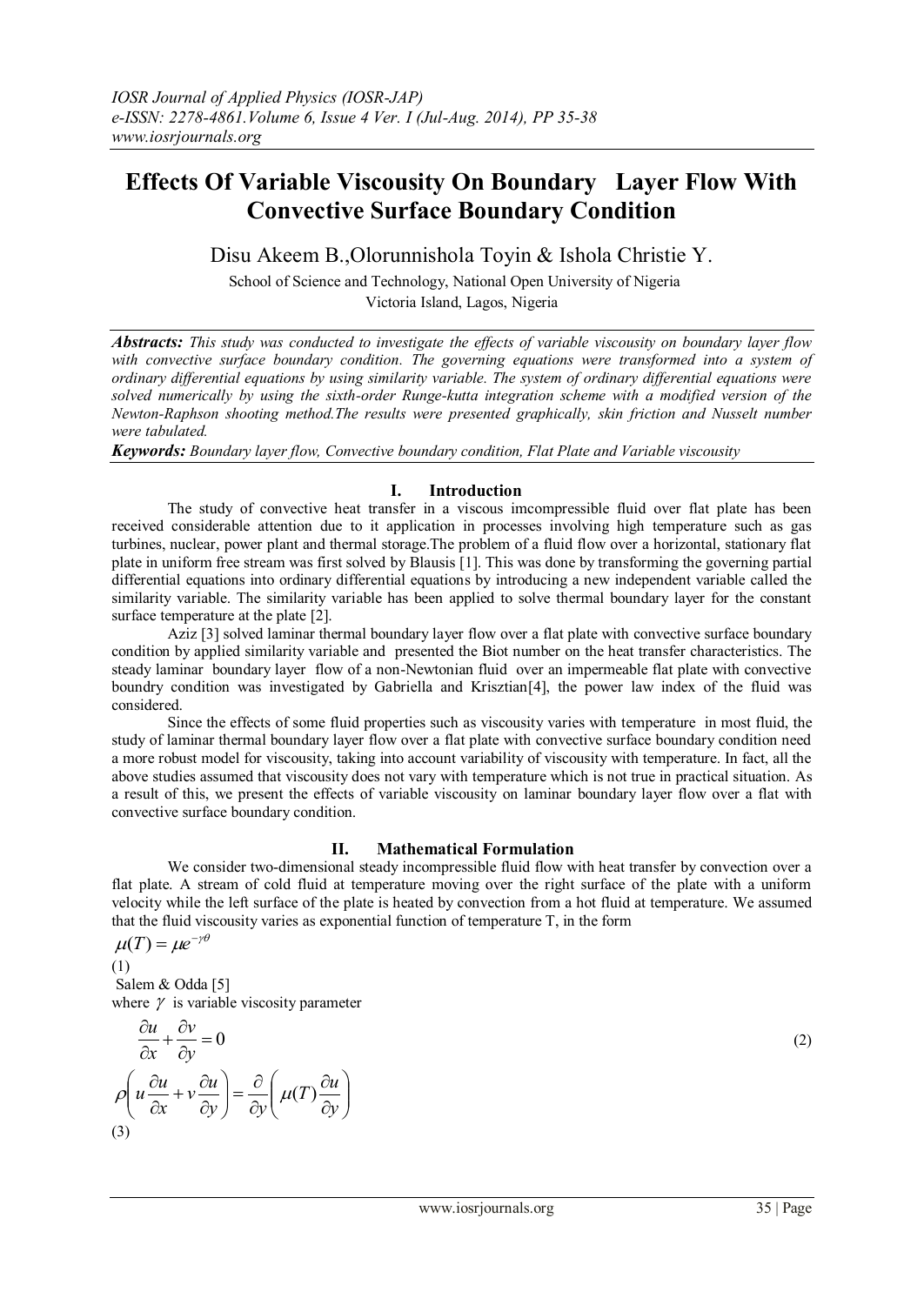$$
\rho C p \left( u \frac{\partial T}{\partial x} + v \frac{\partial T}{\partial y} \right) = k \frac{\partial^2 T}{\partial y^2}
$$
\n(4)

The boundary conditions relevant to the problem are taken as follows:

$$
u(x,0) = v(x,0) = 0
$$
  
 
$$
u(x,\infty) = T_{\infty}
$$
 (5)

We assumed that the bottom surface is heated by convection from a hot fluid at temperature  $T_f$  which provides a heat transfer coefficient  $h_f$ . The boundary conditions at the plate surface and far into the cold fluid may be written as

$$
-k\frac{\partial T}{\partial y}(x,0) = h_f[T_f - T(x,0)]
$$
  

$$
T(x,\infty) = T_\infty
$$
 (6)

where  $u, v$  are the velocity components along  $x, y$  coordinates, p the density of the fluid,  $\mu$  the kinematic viscousity, k the thermal conductivity,  $C_p$  the specific heat at constant pressure and T the fluid temperature.

A similarity solution of Equations (1)-(6) is obtained by defining an independent variable  $\eta$  and a dependent variable in terms of stream function  $\psi(x, y)$  such that

$$
u = \frac{\partial \psi}{\partial y}, v = -\frac{\partial \psi}{\partial x}
$$
 (7)

$$
\eta = y \sqrt{\frac{U_{\infty}}{2tx}}, \psi = \sqrt{2uxU_{\infty}} f(\eta), T = (T_f - T_{\infty})\theta(\eta) + T_{\infty}
$$
\n(8)

With the similarity solution, we obtained ordinary differential equations for the functions  $f(\eta)$  and  $\theta(\eta)$  as

$$
f''' + e^{\gamma \theta} f f'' - \gamma f'' \theta' = 0 \tag{9}
$$

$$
\theta'' + \Pr f \theta' = 0 \tag{10}
$$

$$
f(0) = 0, f'(0) = 0, \theta'(0) = -Bi[1 - \theta(0)]
$$
  

$$
f'(\infty) = 1, \theta(\infty) = 0
$$
 (11)

Where  $Pr = \frac{F}{k}$  $Pr = \frac{\rho C p}{l}$  $\infty$  $=$ *U x k*  $Bi = \frac{hf}{l} \sqrt{\frac{v}{l}}$ 

Pr is the prandtl number and  $Bi$  is the Biot number.

## **III. Skin Friction And Nusselt Number**

The shear stress along the wall (wall skin friction) is defined as  $\partial y\big|_{y=0}$  $=\mu \frac{\partial}{\partial x}$  $y|_{y}$  $\tau = \mu \frac{\partial u}{\partial \rho}$ , then the skin friction can be

defined as 
$$
as
$$

The rate of heat transfer at the wall is defined by  $\partial \mathcal{Y}\big|_{\mathcal{Y}=0}$  $=-k\frac{\partial}{\partial x}$  $y\big|_y$  $Nu = -k\frac{\partial T}{\partial r}$ , therefore, Nusselt Number can be written as  $Nu = -\theta'(0)$  (13)

## **IV. Discussion Of Results**

Equations (9) and (10) with boundary conditions (12) were solved numerically by using the sixthorder Runge-kutta integration scheme with a modified version of the Newton-Raphson shooting with  $\gamma$ , Pr and

 $\tau = f''(0)$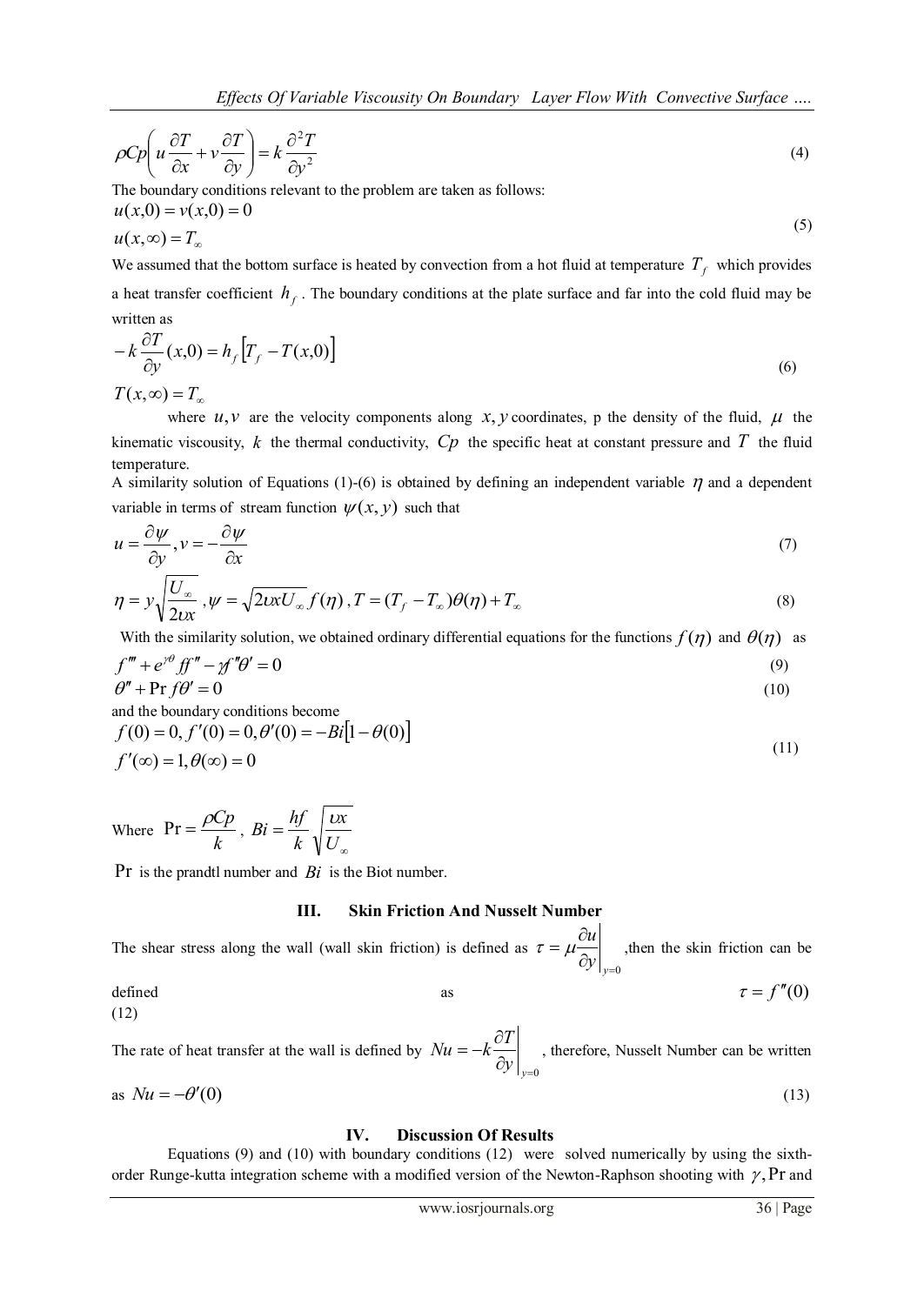*Bi* as prescribed parameters. The series of computation were performed using Maple [6] which is a symbolic and computation language.

As an accuracy mathematical check, setting  $\gamma = 0$ , the work of Aziz [3] is fully recovered. Numerical computations were performed and the results were presented graphically in Figure 1-3 shown the interesting features of significant parameters on velocity and temperature distributions. Throughout the computations , we employed default values  $\gamma = 0.1$ ,  $Pr = 0.72$ ,  $Bi = 0.1$  unless otherwise stated.

Figure 1 depicts the velocity profile with variation of variable viscousity parameter (γ). It is observed that an increase in variable viscousity causes a fall in the velocity profile.

Figures 2 and 3 show the temperature profile for different values of Biot number (Bi) and Prandtl number (Pr). It can be seen that an increase in Bi produces a rise in the temperature profile. But, an increase in Pr causes a fall in the temperature profile.



**Figure 2:** Temperature profile for different values Bi